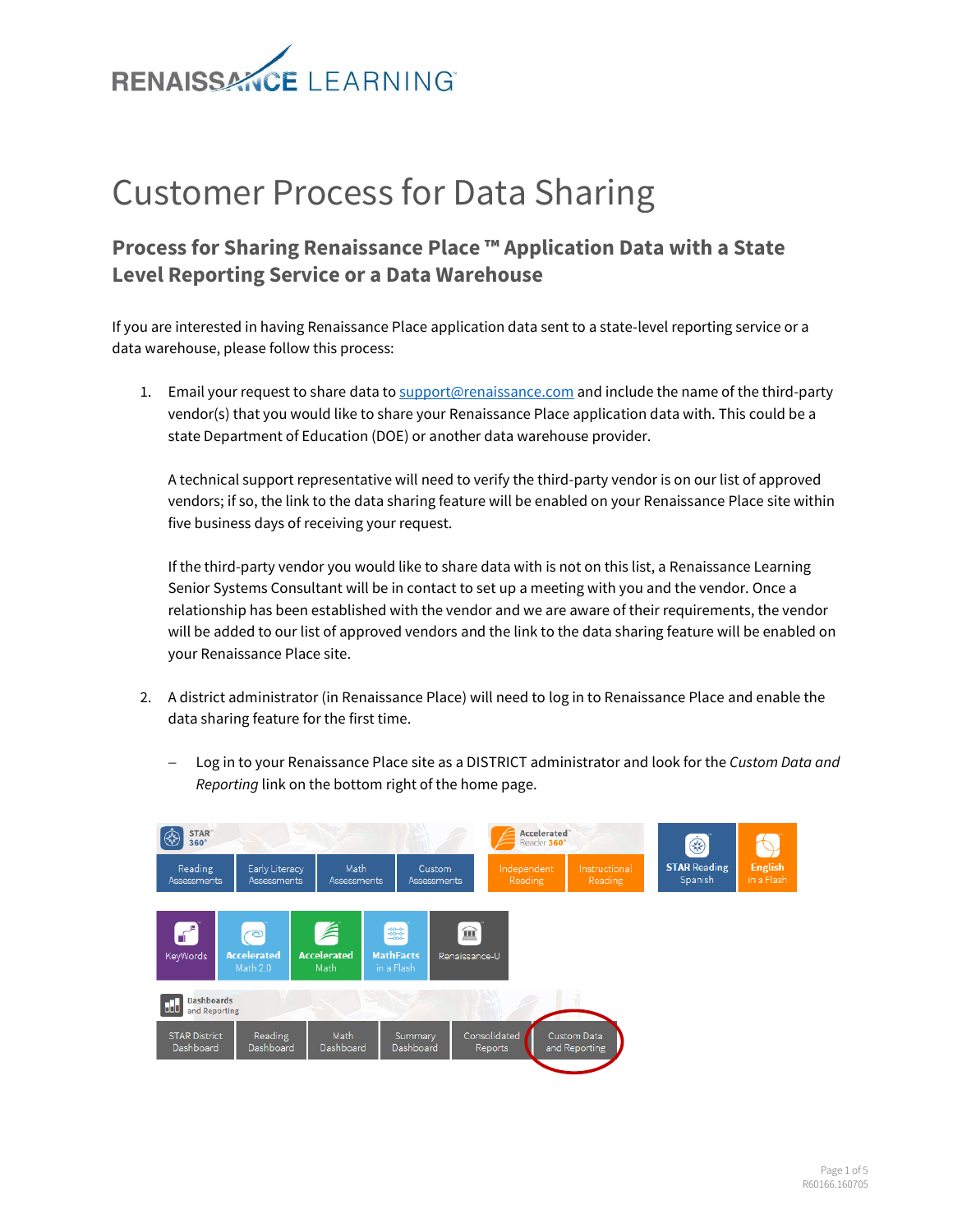

- You will be brought to a page to enable the data sharing feature.

# **IMPORTANT SECURITY NOTICE!**

Enabling the data sharing features below will result in the transfer of personally identifiable information to the recipients you select. This information may be considered educational records and be subject to education and privacy laws in the jurisdiction(s) in which you operate. Before enabling these features you must have authority to do so from your organization, ensure that such data sharing is in compliance with all applicable laws, regulations, and your organization's policies. Renaissance Learning disclaims any responsibility for any information disclosure you authorize when enabling the data sharing features. Additionally, although Renaissance Learning takes commercially reasonable steps to ensure that exported data is accurate, Renaissance Learning does not warrant that exported data is complete or accurate and assumes no responsibility for how exported data is used outside of Renaissance Learning software. You are responsible for verifying that exported data is accurate and appropriate for your use.

|       | 固 |
|-------|---|
| Title |   |
| Email |   |

- Read the security notice.
- Enter your name, title, email, and click *Enable.*
	- $\circ$  After the agreement is initially accepted, that acceptance persists over time. If you wish to disable this feature, you can choose to *Disable* the feature.
- Once the data share is enabled, you will be taken to the Data Sharing Dashboard.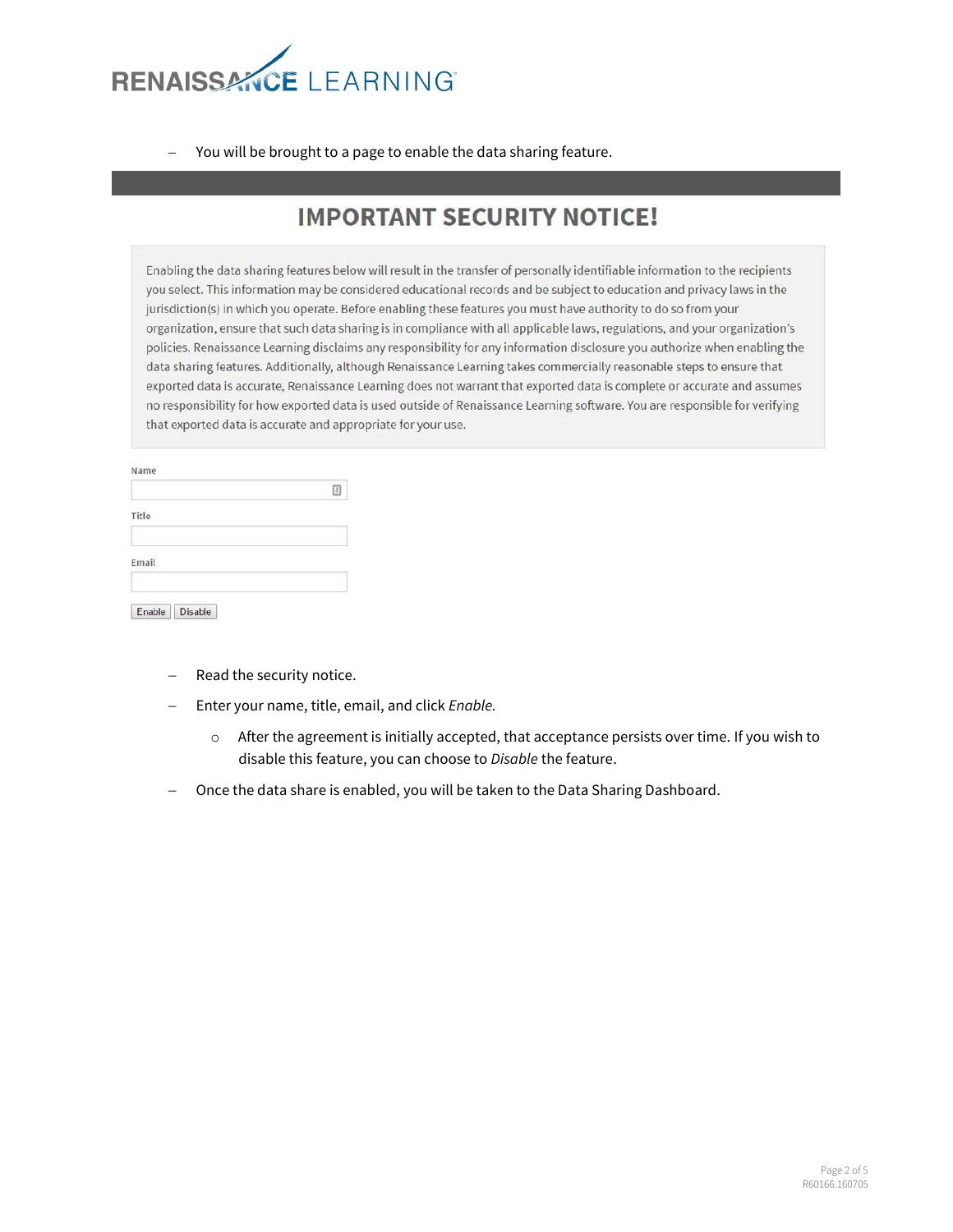

#### **Data Sharing Dashboard**

Select the check box for the products you wish to share for the appropriate recipient. When finished, click the save button at the bottom of the screen

| zBenC Test                             |  |
|----------------------------------------|--|
| All Accelerated Reader Data            |  |
| All Accelerated Math Data              |  |
| □ All STAR Reading Data                |  |
| □ All STAR Math Data                   |  |
| □ Student Information System Structure |  |
| □ All STAR Early Literacy Data         |  |
| □ All MathFacts in a Flash Data        |  |
| □ All STAR Reading Spanish Data        |  |
| All STAR Custom Data                   |  |
| All Accelerated Math 2.0 Data          |  |
| zBenC Test2                            |  |
| □ All Accelerated Reader Data          |  |
| □ All Accelerated Math Data            |  |
| □ All STAR Reading Data                |  |
| □ All STAR Math Data                   |  |
| □ Student Information System Structure |  |
| □ All STAR Early Literacy Data         |  |
| All MathFacts in a Flash Data          |  |
| ☑ All STAR Reading Spanish Data        |  |
| All STAR Custom Data                   |  |
|                                        |  |

- The third-party data sharing vendor(s) that you requested will be listed on this screen. Verify the correct vendor(s) are listed and select the appropriate boxes for the data you wish to share. Select *Save* at the bottom of the page.
- Once saved, your selections will be updated and the data you selected will be automatically shared with the vendor.

If you wish to stop the data transfer, you must go back and disable the data sharing feature in Renaissance Place OR make the changes you would like on the Data Sharing Dashboard and save those changes. You may select additional applications for data sharing at any time during the school year through the Data Sharing Dashboard.

In previous years, data sharing selections were cleared each year and you had to re-enable the feature and reselect your data sharing selections. This process has changed (summer 2016).

- As of July 15, 2016, you will need to log in and enable the data sharing feature if you wish to continue sharing data. You will need to review and save your data sharing selections.
- After that, the feature will remain enabled over time and you will not have to update your selections each year. It is still considered a good practice for you to log in and verify your selections, but these will no longer be cleared from year to year.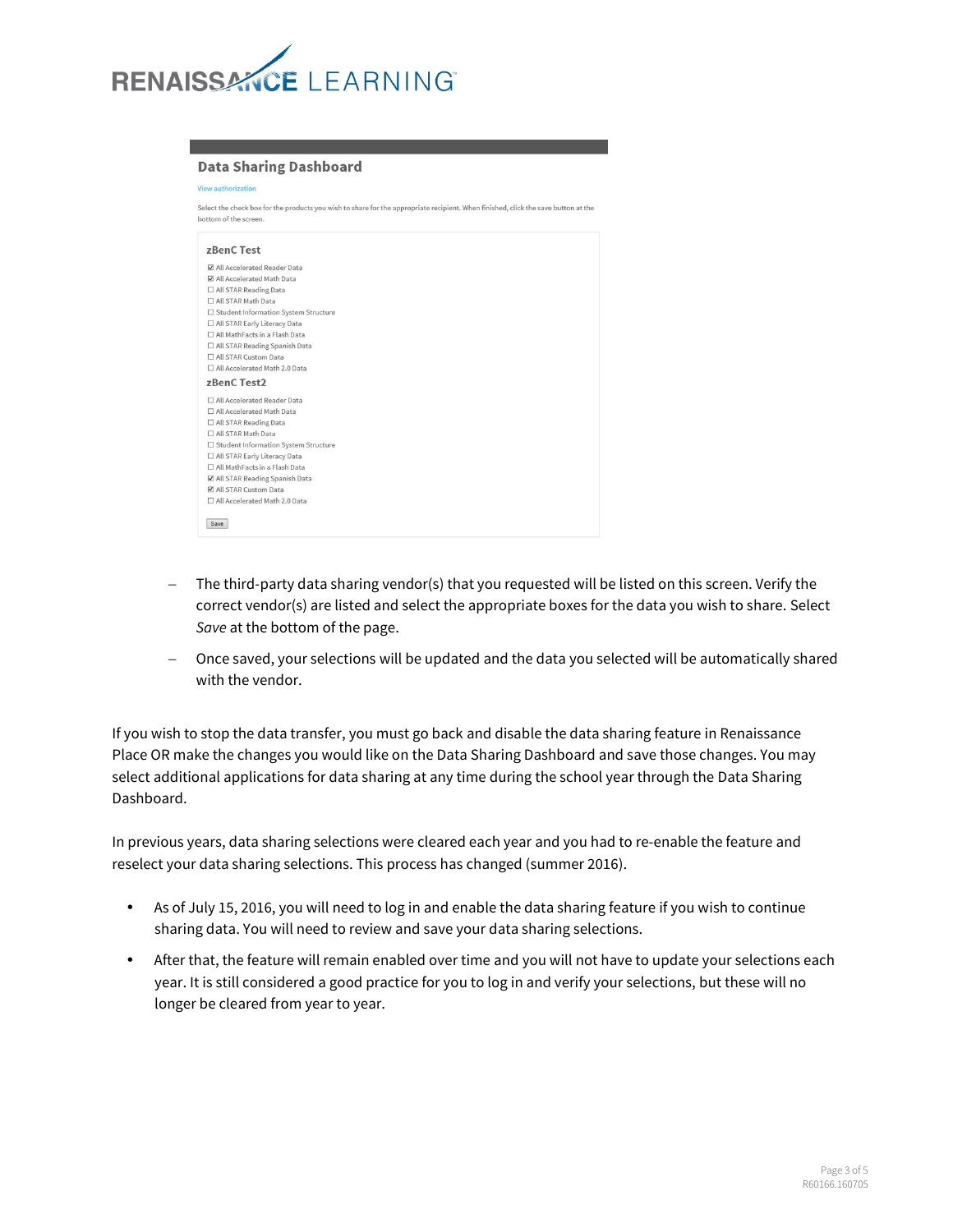

Many third-party vendors require that local and state IDs are included for both districts and schools. In order for this information to be shared, it must be added to Renaissance Place. Customers should work with the vendors they wish to share data with to determine which fields the vendor requires. **Important Note for RDI Customers**: If your district uses the Renaissance Data Integrator (RDI) service to populate your class, student, and teacher information, this information may already be in Renaissance Place. If those state IDs are not included, check with your district's systems consultant to see what needs to be done to automatically transfer local and state district/school IDs into Renaissance Place from your Student Information System (SIS).

### District IDs

| Renaissance Place Real Time                            |                                      |  |  |
|--------------------------------------------------------|--------------------------------------|--|--|
| Home > District and Schools > Edit District            |                                      |  |  |
| <b>Edit District</b><br>Enter the district information |                                      |  |  |
|                                                        | District Details (*Required Field)   |  |  |
| Name*                                                  | Renaissance Learning Di              |  |  |
| <b>Short Name</b>                                      | RL                                   |  |  |
| Address 1                                              |                                      |  |  |
| Address <sub>2</sub>                                   |                                      |  |  |
| City                                                   |                                      |  |  |
| <b>State</b>                                           | Wisconsin<br>▾                       |  |  |
| Country                                                | <b>United States Of America</b><br>▼ |  |  |
| Zip Code                                               |                                      |  |  |
| <b>Phone Number</b>                                    |                                      |  |  |
| <b>Fax Number</b>                                      |                                      |  |  |
| <b>District E-mail</b>                                 | <b>None</b>                          |  |  |
| <b>District URL</b>                                    | None                                 |  |  |
| District Number                                        | 999<br><b>Local District ID</b>      |  |  |
| <b>State Number</b>                                    | 0123<br><b>State District ID</b>     |  |  |
| Cancel<br>Save                                         |                                      |  |  |